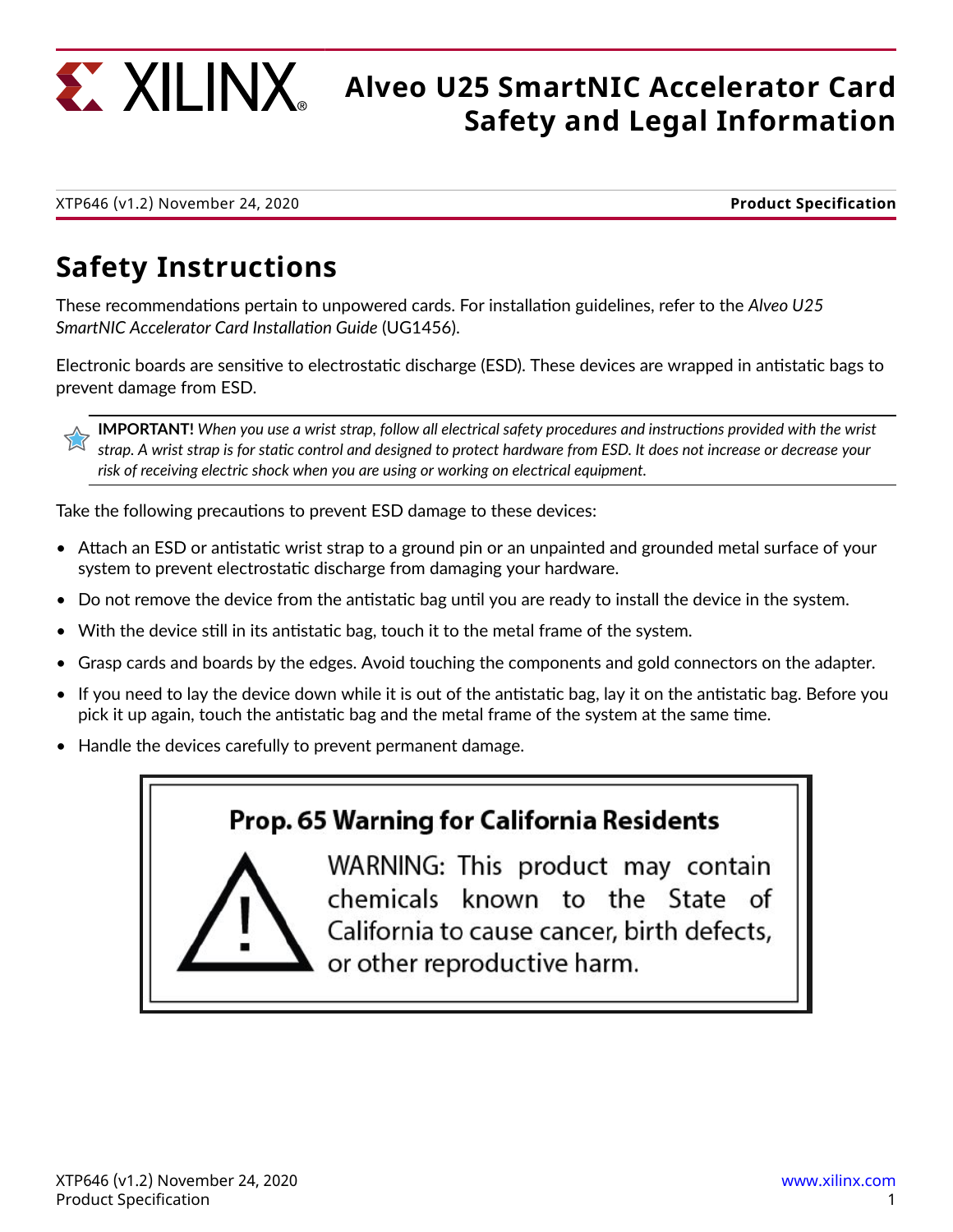### **Alveo U25 SmartNIC Accelerator Card Restricted Substances**

### **China RoHS Table**



| <b>Equipment</b><br>Name:<br>设备名称             | <b>Networking Controller</b>                                          |                             | <b>Type Designation (Type):</b><br>型号 (形式) |                                                     | Alveo U25 Card                                      |                                                             |  |  |  |
|-----------------------------------------------|-----------------------------------------------------------------------|-----------------------------|--------------------------------------------|-----------------------------------------------------|-----------------------------------------------------|-------------------------------------------------------------|--|--|--|
| <b>Series Type:</b><br>系统型号                   | Alveo U25 Card                                                        |                             |                                            |                                                     |                                                     |                                                             |  |  |  |
| Item<br>项目                                    | <b>Restricted Substances and Their Chemical Symbols</b><br>限用物质及其化学符号 |                             |                                            |                                                     |                                                     |                                                             |  |  |  |
|                                               | Lead<br>铅<br>(Pb)                                                     | <b>Mercury</b><br>汞<br>(Hg) | Cadmium<br>镉<br>(Cd)                       | <b>Hexavalent</b><br>Chromium<br>六价铬<br>$(Cr^{+6})$ | Polybrominated<br><b>Biphenyls</b><br>多溴联苯<br>(PBB) | Polybrominated<br><b>Diphenyl Ethers</b><br>多溴二苯醚<br>(PBDE) |  |  |  |
| <b>Heat Sink</b><br>散热片                       |                                                                       |                             |                                            |                                                     |                                                     |                                                             |  |  |  |
| <b>Mechanical Parts</b><br>and Fan<br>机械零件和风扇 |                                                                       |                             |                                            |                                                     |                                                     |                                                             |  |  |  |
| PCBs<br>印刷电路板                                 |                                                                       |                             |                                            | n                                                   |                                                     |                                                             |  |  |  |
| Passive<br>Components<br>被动组件<br>Notor:       | ∩                                                                     |                             |                                            | n                                                   |                                                     |                                                             |  |  |  |

#### **Notes:**

1. " " indicates that the content of the toxic and hazardous substance in all the Homogeneous Materials of the part is below the concentration limit requirement as described in GB/T 26572

 $\mathsf{P} \bigodot$ " 表示该有害物质在该部件所有均质材料中的含量均在 GB/T 26572 规定的限量要求以下。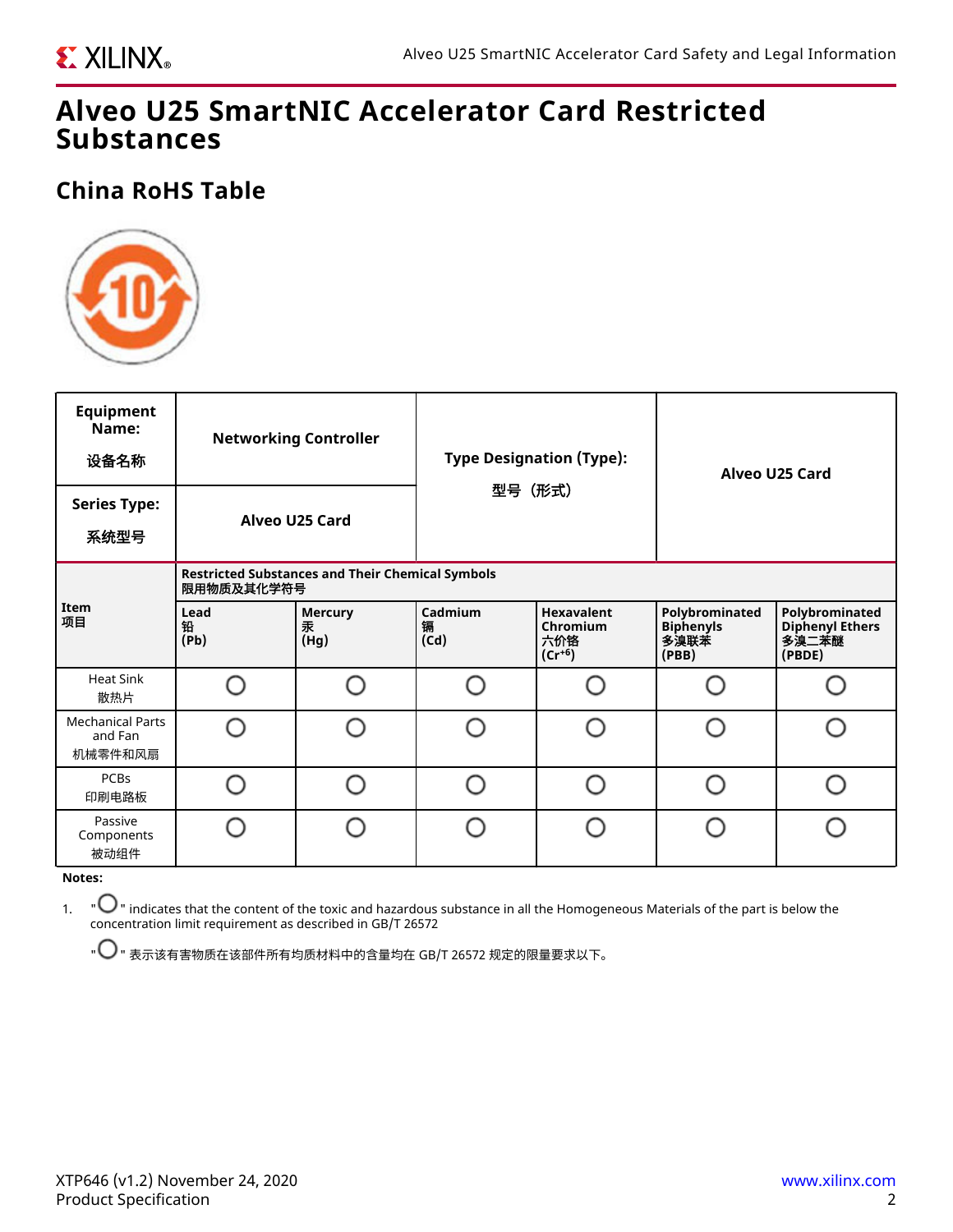

### **BSMI Table**



RoHS

| <b>Equipment</b><br>Name:<br>設備名稱<br><b>Series Type:</b><br>系統型號 | <b>Networking Controller</b><br>Alveo U25 Card                        |                             | <b>Type Designation (Type):</b><br>型號(形式) |                                                     | Alveo U25 Card                                      |                                                             |  |  |  |
|------------------------------------------------------------------|-----------------------------------------------------------------------|-----------------------------|-------------------------------------------|-----------------------------------------------------|-----------------------------------------------------|-------------------------------------------------------------|--|--|--|
| Item<br>項目                                                       | <b>Restricted Substances and Their Chemical Symbols</b><br>限用物質及其化學符號 |                             |                                           |                                                     |                                                     |                                                             |  |  |  |
|                                                                  | Lead<br>鉛<br>(Pb)                                                     | <b>Mercury</b><br>汞<br>(Hg) | Cadmium<br>鑷<br>(Cd)                      | <b>Hexavalent</b><br>Chromium<br>六價鉻<br>$(Cr^{+6})$ | Polybrominated<br><b>Biphenyls</b><br>多溴聯苯<br>(PBB) | Polybrominated<br><b>Diphenyl Ethers</b><br>多溴二苯醚<br>(PBDE) |  |  |  |
| <b>Heat Sink</b><br>散熱片                                          |                                                                       |                             |                                           |                                                     |                                                     |                                                             |  |  |  |
| <b>Mechanical Parts</b><br>and Fan<br>機械零件和風扇                    |                                                                       | ◠                           |                                           |                                                     | ∩                                                   |                                                             |  |  |  |
| <b>PCBs</b><br>印刷電路板                                             |                                                                       |                             |                                           |                                                     |                                                     |                                                             |  |  |  |
| Passive<br>Components<br>被動組件                                    |                                                                       |                             |                                           |                                                     |                                                     |                                                             |  |  |  |

**Notes:**

 $1.$  " $\bigcirc$ " indicates that the percentage content of the restricted substance does not exceed the percentage of reference value of presence.

 $\mathsf{P}^\bullet$  " 係指該項限用物質百分比含量未超出百分比含量基準值。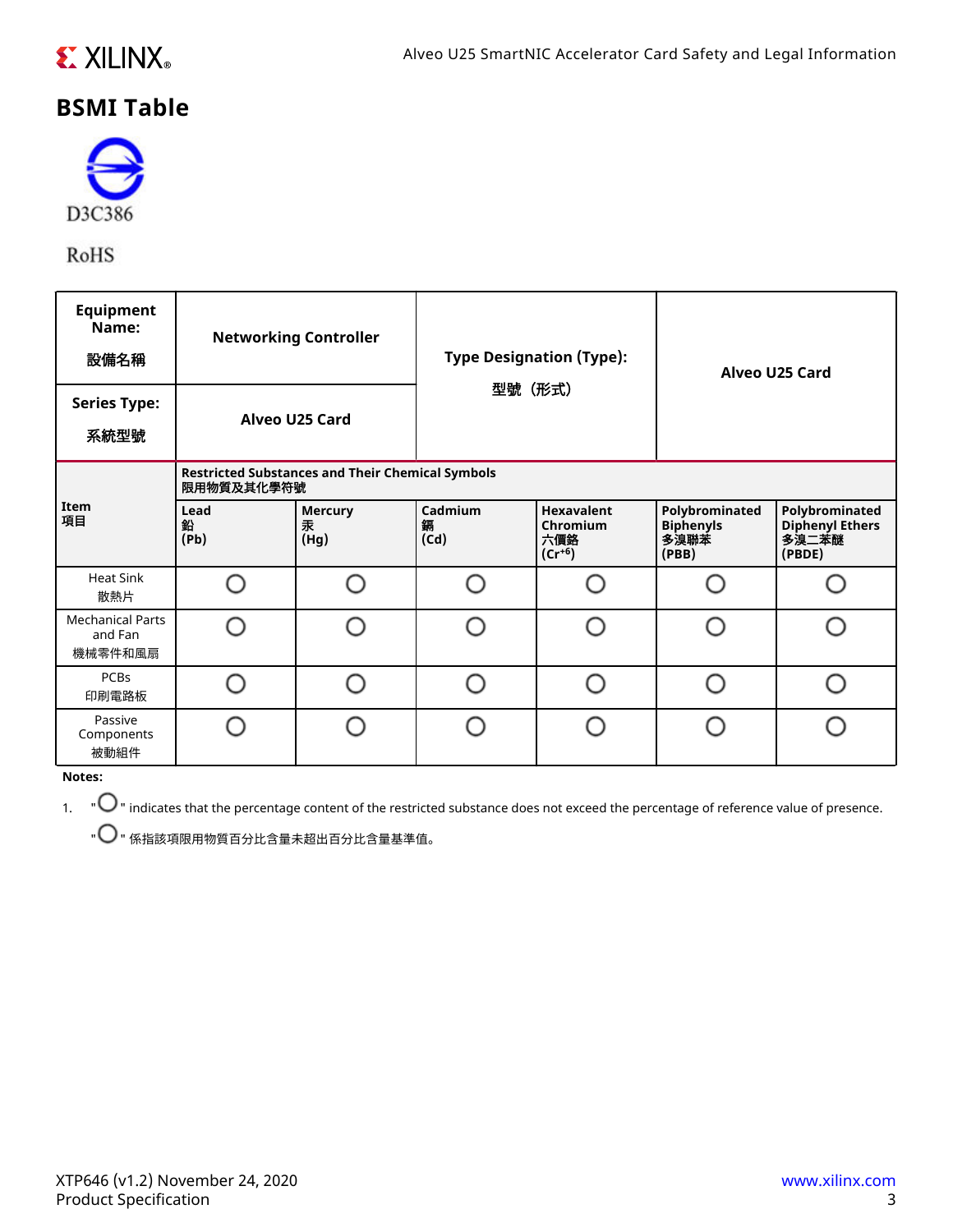



#### **Responsible Party**

Xilinx GmbH Willy-Brandt-Allee 4, 81829 Munich, Germany

## **Third Party Copyright Notices and Licenses**

#### **Solarflare Boot Manager**

The Boot Manager is installed in the adapter's flash memory. This program is free software; you can redistribute it and/or modify it under the terms of the GNU General Public License as published by the Free Software Foundation. This program is distributed in the hope that it will be useful, but WITHOUT ANY WARRANTY; without even the implied warranty of MERCHANTABILITY or FITNESS FOR A PARTICULAR PURPOSE. See the GNU General Public License for more details. Either the latest or an earlier version of the source code for the Boot Manager can be requested by sending an e-mail to [support@solarflare.com.](mailto:support@solarflare.com)

## **Please Read: Important Legal Notices**

The information disclosed to you hereunder (the "Materials") is provided solely for the selection and use of Xilinx products. To the maximum extent permitted by applicable law: (1) Materials are made available "AS IS" and with all faults, Xilinx hereby DISCLAIMS ALL WARRANTIES AND CONDITIONS, EXPRESS, IMPLIED, OR STATUTORY, INCLUDING BUT NOT LIMITED TO WARRANTIES OF MERCHANTABILITY, NON-INFRINGEMENT, OR FITNESS FOR ANY PARTICULAR PURPOSE; and (2) Xilinx shall not be liable (whether in contract or tort, including negligence, or under any other theory of liability) for any loss or damage of any kind or nature related to, arising under, or in connection with, the Materials (including your use of the Materials), including for any direct, indirect, special, incidental, or consequential loss or damage (including loss of data, profits, goodwill, or any type of loss or damage suffered as a result of any action brought by a third party) even if such damage or loss was reasonably foreseeable or Xilinx had been advised of the possibility of the same. Xilinx assumes no obligation to correct any errors contained in the Materials or to notify you of updates to the Materials or to product specifications. You may not reproduce, modify, distribute, or publicly display the Materials without prior written consent. Certain products are subject to the terms and conditions of Xilinx's